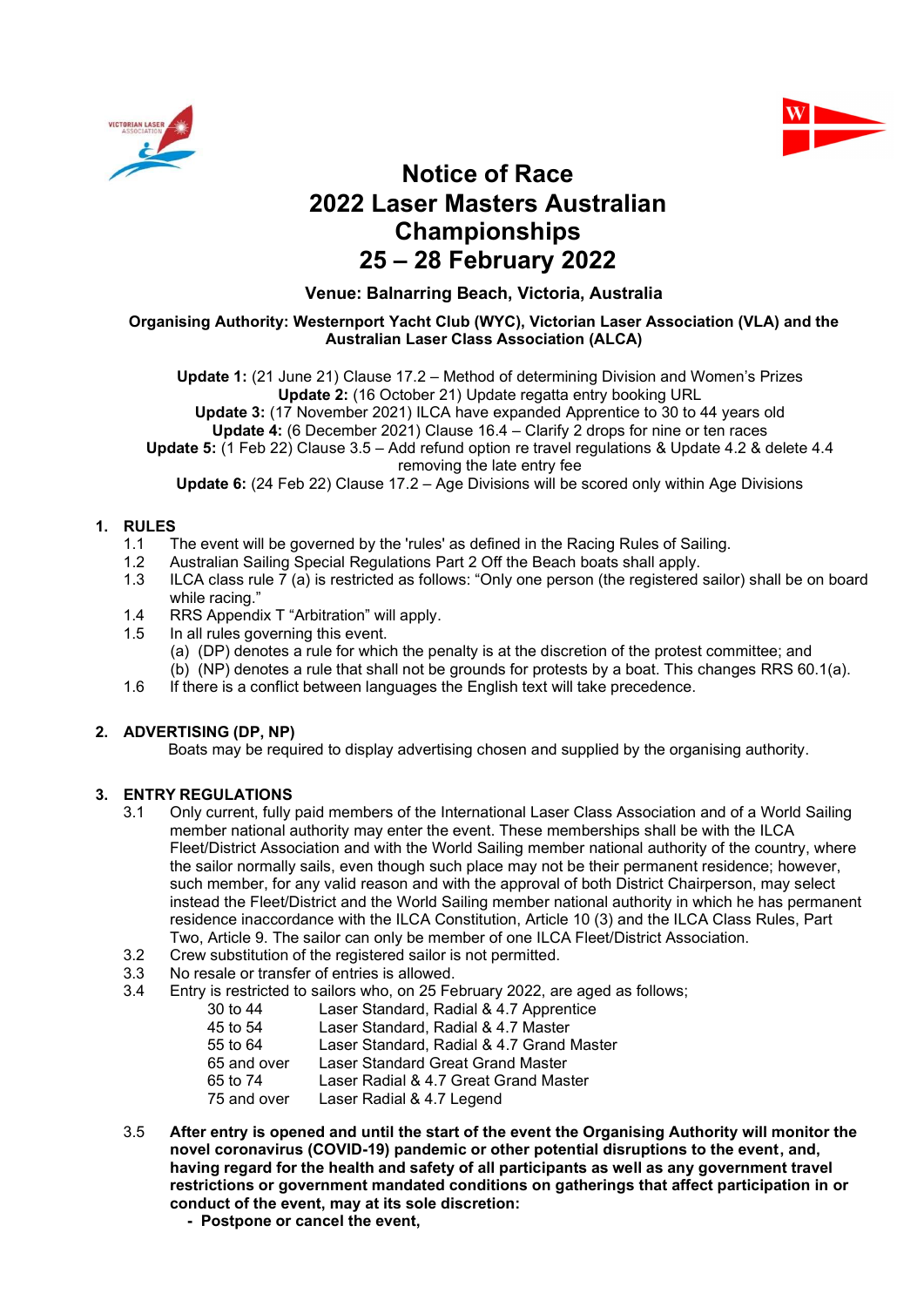- Change the status of the event from an Australian Championship to a National Regatta,
- Alter the maximum number of entries,
- Make any other decision deemed necessary in the circumstances.

Decisions made will be communicated via the Australian Lasers App and to entrants. If the event is postponed or cancelled the organising authority will use reasonable endeavors to refund as much of the entry fee as possible, though the amount of any such refunds cannot be guaranteed.

A sailor may request a refund if any State Government implements travel regulations more onerous than in place on 31 January 2022.

#### 4. ENTRY

- 4.1 Entries will be accepted at: www.clubops.com.au/event/GHJOT
- 4.2 The entry closing date is noon on 25 February 2022.
- 4.3 The entry fee is AUD 320.

#### 5. CHARTER BOATS

5.1 A limited number of charter boats will be made available to competitors for reservation through TBA vendors.

#### 6. BOATS AND EQUIPMENT (NP, DP)

- 6.1 The event will be sailed in Laser class sailboats as recognised by World Sailing, commonly sold under the brand name "ILCA" or "Laser." All boats must have a valid World Sailing plaque attached in accordance with the ILCA Class Rules to the aft face of the cockpit.
- 6.2 All competitors shall use only one hull, sail, batten set, mast, boom, centreboard and rudder; all of which shall be identified during equipment inspection.
- 6.3 In the event of damage, boats and equipment may only be substituted with the written permission of the event equipment inspector in accordance with the sailing instructions.
- 6.4 Boats may be required to display identification numbers and fleet identification colors supplied by the organising authority.
- 6.5 Access to the boat park may be restricted during certain hours including the hours of darkness.

#### 7. RACING FORMAT

7.1 Depending on the number of entries competitors of the same class and different age categories may sail together in a single fleet.

#### 8. SCHEDULE

| 8.1 | Tue 22 February<br>Wed 23 February | Pre-regatta Coaching Clinic<br>Pre-regatta Coaching Clinic                                              |
|-----|------------------------------------|---------------------------------------------------------------------------------------------------------|
|     |                                    |                                                                                                         |
|     | Thur 24 February                   | 0900-1700 Early Registration & Charter boat allocation                                                  |
|     | Fri 25 February                    | 0830-1200 Registration & Charter boat allocation                                                        |
|     |                                    | 1200 Information Session                                                                                |
|     |                                    | 1400 2 races back to back                                                                               |
|     |                                    | After racing – Complimentary food and one drink                                                         |
|     | Sat 26 February                    | 1300 3 races back to back                                                                               |
|     |                                    | After racing – Complimentary food and one drink                                                         |
|     | Sun 27 February                    | 1300 3 races back to back                                                                               |
|     |                                    | After racing – Regatta dinner at WYC (Free for competitors)                                             |
|     | Mon 28 February                    | 1030 2 races back to back                                                                               |
|     |                                    | After racing – Prize Giving                                                                             |
| 8.2 |                                    | Each day succeeding races will be started as soon as practicable after the finish of the previous race. |

8.3 On the last day of the championship, no warning signal will be made after 1500.

#### 9. SAILING INSTRUCTIONS

The sailing instructions will be available via the Australian Lasers App.

#### 10. RACE OFFICE

10.1 The race office is located at Westernport YC.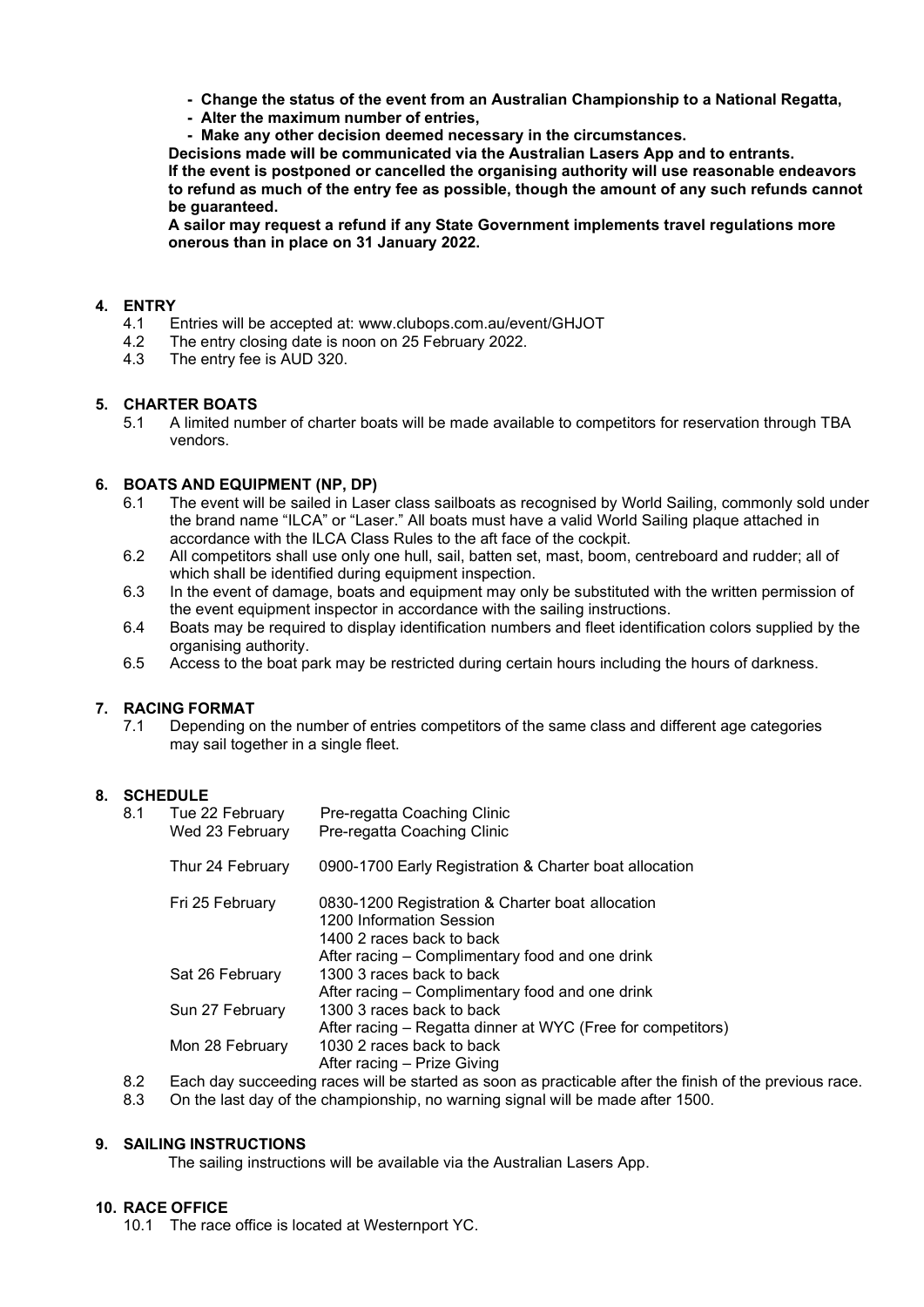#### 11. EQUIPMENT INSPECTION (NP, DP)

11.1 Wet clothing and equipment inspections may be made throughout the event at the discretion of the class representative, race committee or the protest committee.

#### 12. COURSES

Depending on entry numbers, either a trapezoid course or windward/leeward courses will be used. The target time for the first boat in each race will be 50 minutes.

#### 13. PROTEST COMMITTEE

A protest committee will be appointed.

#### 14. RADIO COMMUNICATION (DP)

Except in an emergency, a boat shall neither make radio communication while racing nor receive radio communications not available to all boats. This restriction also applies to mobile telephones.

#### 15. SAFETY (DP)

Each competitor shall wear a personal flotation device at all times when afloat except briefly while changing or adjusting clothing or personal equipment. Wet suits and dry suits are not personal flotation devices.

#### 16. SCORING

- 16.1 Four races are required to be completed to constitute a championship.
- 16.2 When fewer than six races have been completed, a boat's score will be the total of her race scores.
- 16.3 When six to eight races have been completed, a boat's score will be the total of her race scores excluding her worst score.
- 16.4 When nine or more races have been completed, a boat's score will be the total of her race scores excluding her two worst scores.

#### 17. PRIZES

#### ILCA Cube Prizes

- 17.1 ILCA cube prizes will be awarded in accordance with the ILCA Honour Award By-Law.
- 17.2 All Age Divisions will be scored only within that Age Division.
- 17.3 Other prizes may be awarded at the discretion of the organizing authority.

#### 18. PHOTOGRAPHY CONSENT

By entering the event competitors accept that they may be photographed and/or videotaped participating in the event and/or using the event facilities and they consent to the taking of such images and to the use, reuse, publication and republication of such images in any media, in conjunction with the competitors name or not, without compensation and without the competitors approval of such images or any use thereof.

#### 19. LIABILITY AND INDEMNIFICATION

- 19.1 The Organising Authority and all their officers, members and volunteers do not accept liability for loss of life or property, or personal injury or damage caused by or arising out of the event. Competitors take part in the event at their own risk.
- 19.2 The establishment of the notice of race and the sailing instructions in no way limits or reduces the complete and unlimited responsibilities of a competitor being solely and entirely responsible for the management of a boat he is sailing.
- 19.3 All competitors shall maintain their boats in a safe and seaworthy condition.
- 19.4 A competitor shall be of good health and a competent sailor capable of racing a Laser Standard, Laser Radial or Laser 4.7 in open water in all conditions including strong winds.
- 19.5 At-fault occurrences to other boats are the responsibility of the helmsman. Competitors are not covered by any liability insurance provided by the organising authority and should provide their own coverage for personal goods and liability protection. The organising authority recommends that competitors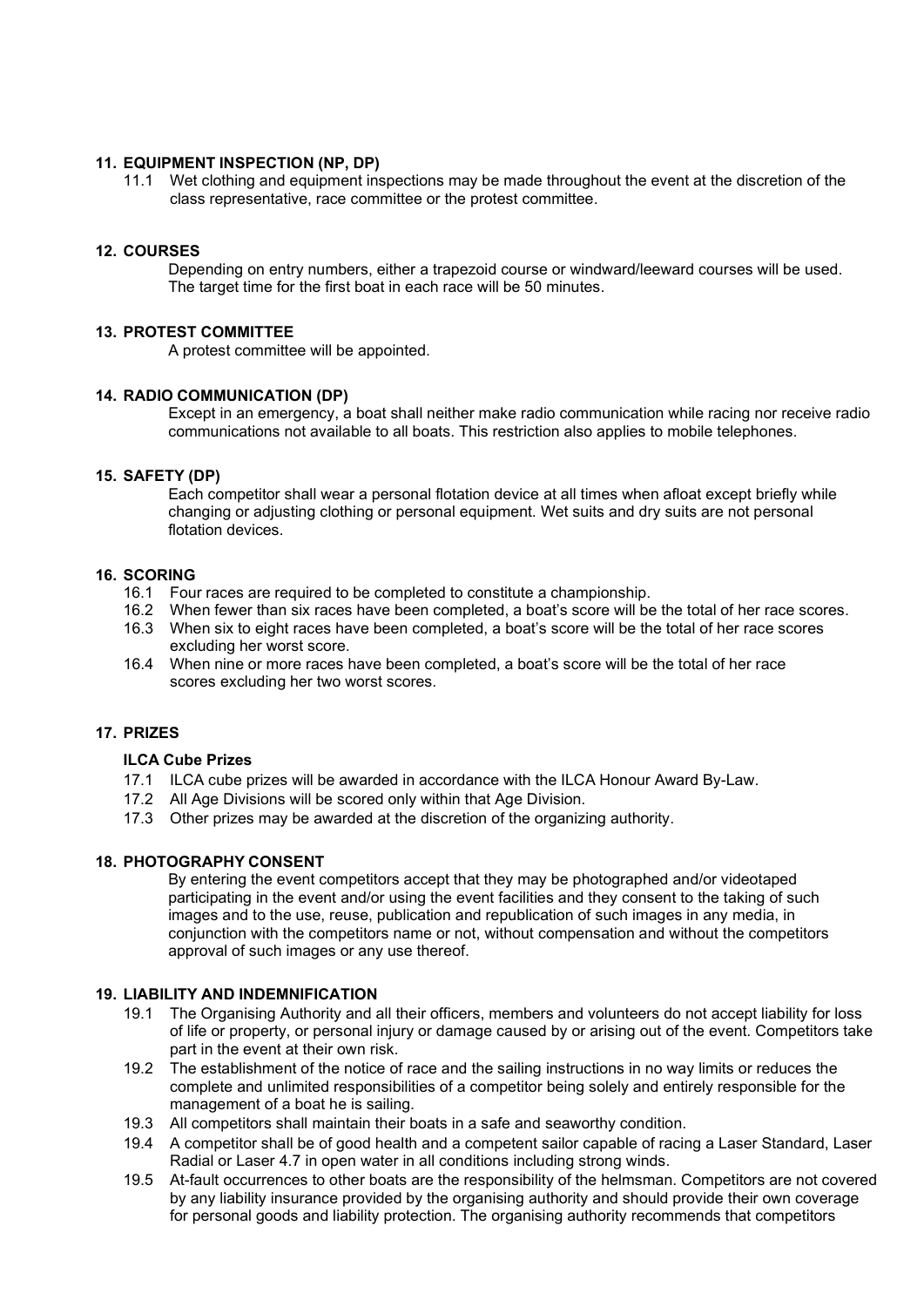consult their own insurance carriers to assure they are covered at this event and regarding additional personal liability insurance coverage.

- 19.6 A competitor is recommended to have personal accident and health insurance that covers him while attending the event and while racing.
- 19.7 To the fullest extent permitted by law, each competitor agrees to indemnify and hold the Organising Authority, owners, affiliates, officers, employees, agents, committee persons and race officials acting in their official capacities harmless, from any third party claim to the extent arising from a competitor's acts or omissions.

#### 20. LOCAL CONTACT

Please see, Australian Lasers app or contact Nick Ede on 0400 642 254

#### 21. CHANGES TO THE NOTICE OF RACE

This notice of race may be subject to amendments which will posted via the Australian Laser App.